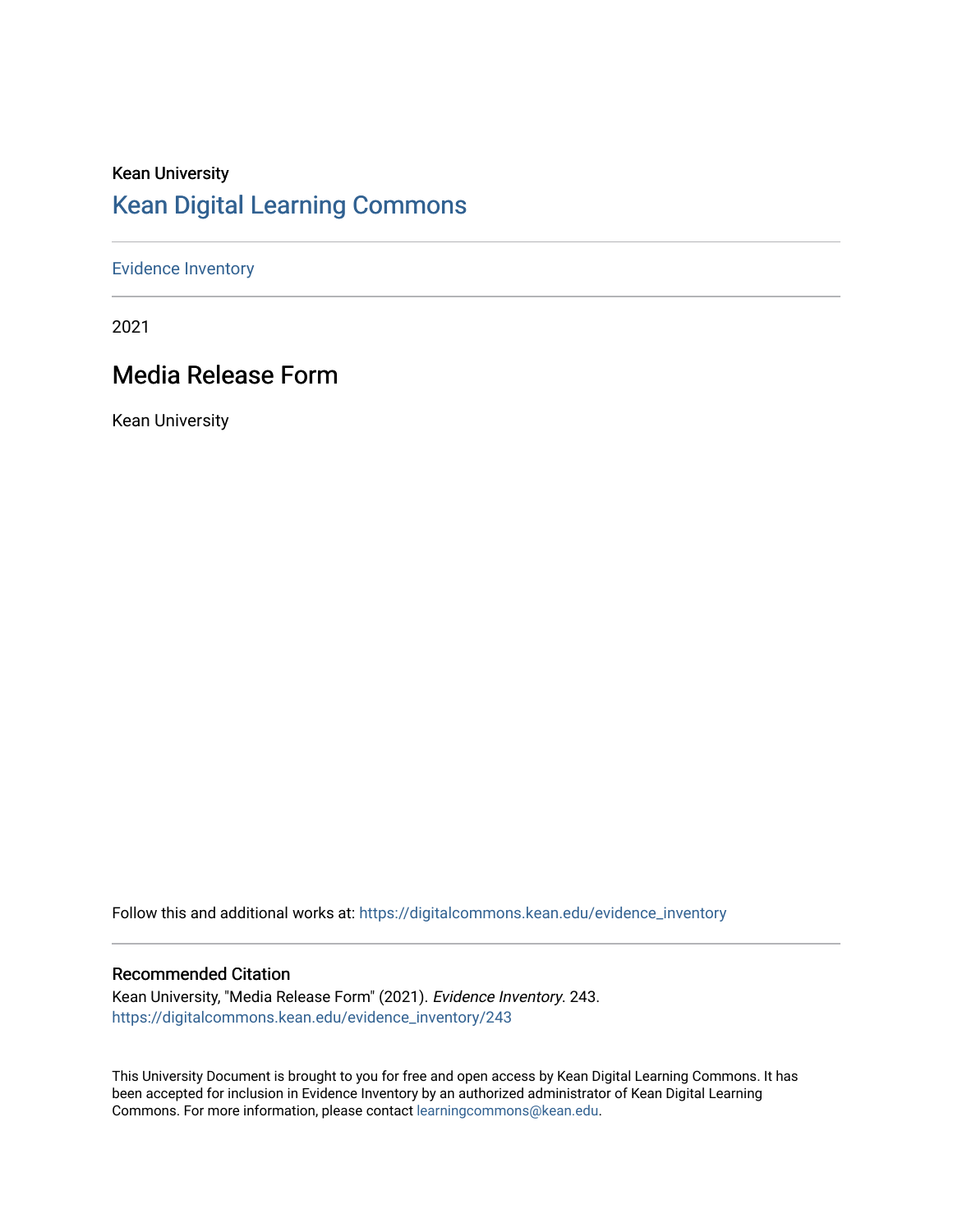## Media Release Form

## Abstract

Media Release Form must be signed in order to participate in certain events on campus.

## Keywords

Standard II, Media